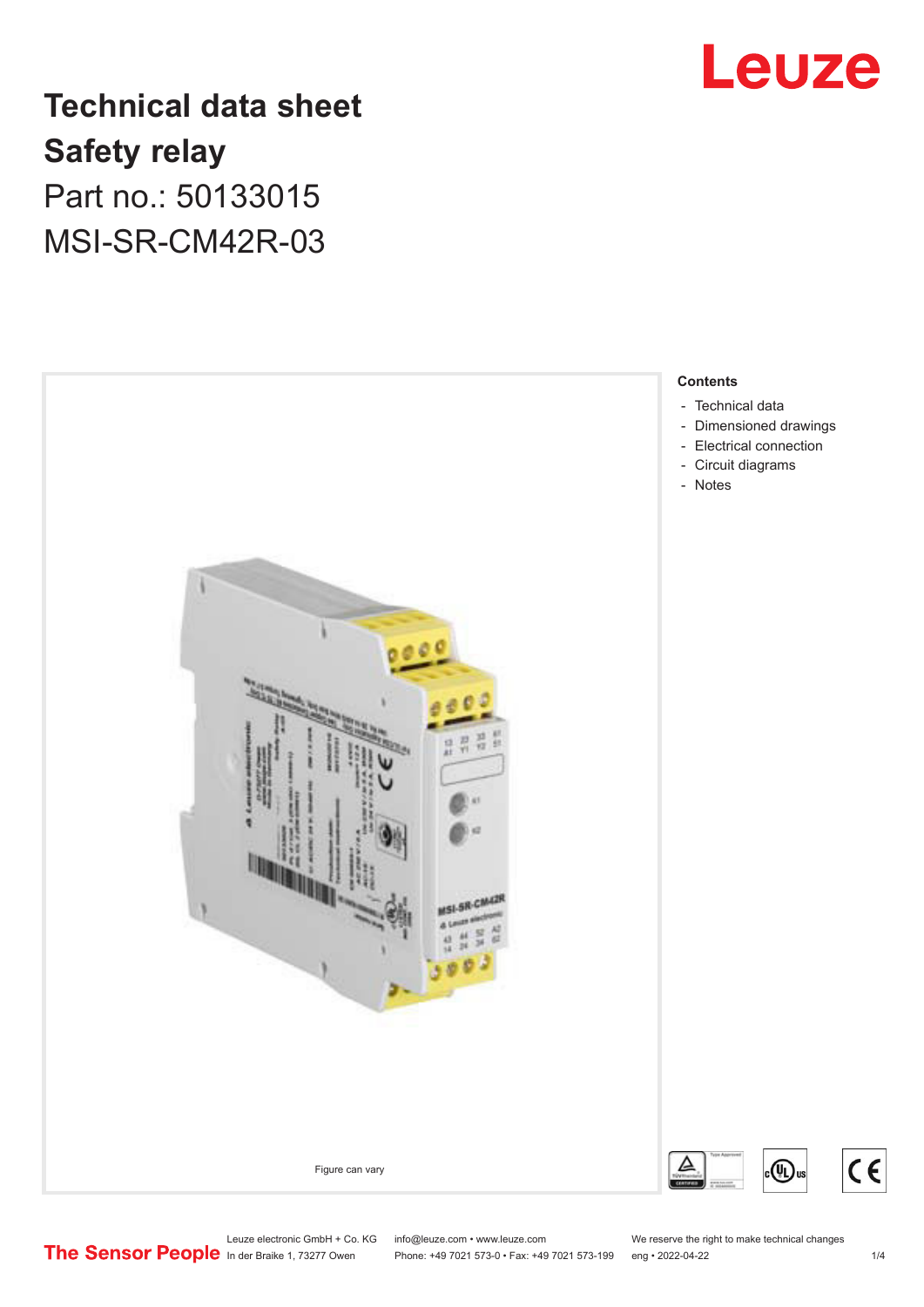## <span id="page-1-0"></span>**Technical data**

#### **Basic data**

| <b>Series</b>                    | MSI-SR-CM42                                               |
|----------------------------------|-----------------------------------------------------------|
| <b>Application</b>               | Extension unit for base devices in safety<br>applications |
| <b>Functions</b>                 |                                                           |
| Restart                          | Automatic                                                 |
| <b>Characteristic parameters</b> |                                                           |
| <b>SIL</b>                       |                                                           |
|                                  | 3, IEC 61508                                              |
| <b>SILCL</b>                     | 3, IEC/EN 62061                                           |
| Performance Level (PL)           | e, EN ISO 13849-1                                         |
| $PFH_n$                          | 1,5E-09 per hour                                          |
| Mission time T <sub>M</sub>      | 20 years, EN ISO 13849-1                                  |
| Category                         | 4, EN ISO 13849                                           |

#### **Electrical data**

| <b>Supply circuit</b>                                                        |                                                                                        |
|------------------------------------------------------------------------------|----------------------------------------------------------------------------------------|
| Nominal voltage U <sub>N</sub>                                               | <b>24 V DC</b>                                                                         |
| <b>Rated power DC</b>                                                        | 1.4 W                                                                                  |
| <b>Output circuit</b>                                                        |                                                                                        |
| <b>Release current paths</b>                                                 | $\overline{4}$                                                                         |
| Signaling current paths                                                      | 2                                                                                      |
| <b>Contact material</b>                                                      | Ag alloy, gold-plated                                                                  |
| Usage category AC-15 (NO contact) Ue 230V, le 3A                             |                                                                                        |
| Usage category DC-13 (NO contact) Ue 24V, le 1A                              |                                                                                        |
|                                                                              | <b>Short circuit protection (NO contact)</b> gG class safety fuse 6A, melting integral |
| Max. thermal continuous current $I_{th}$ , 6 A<br>release current paths      |                                                                                        |
| Max. thermal continuous current $I_{\text{th}}$ ,<br>signaling current paths | 1 A                                                                                    |
| Max, total current I <sup>2</sup> of all current<br>paths                    | $144A^2$                                                                               |
| <b>Mechanical life time</b>                                                  | 100,000,000 switching cycles                                                           |
| <b>Control circuit</b>                                                       |                                                                                        |
| Max. peak current at the control<br>inputs (safety circuit/reset circuit)    | 110 mA                                                                                 |
| Max. cable resistance, per channel                                           | ≤ (5 + (1.333 x U <sub>R</sub> / U <sub>N</sub> - 1) x 200) Ω                          |
| Release time t <sub>p</sub>                                                  | 15 <sub>ms</sub>                                                                       |
| Recovery time t <sub>w</sub>                                                 | 30 <sub>ms</sub>                                                                       |

# Leuze

#### **Connection**

|                       | <b>Number of connections</b>     | 1 Piece(s)                                                     |  |
|-----------------------|----------------------------------|----------------------------------------------------------------|--|
|                       | <b>Connection 1</b>              |                                                                |  |
|                       | <b>Function</b>                  | Signal IN                                                      |  |
|                       |                                  | Signal OUT                                                     |  |
|                       |                                  | Voltage supply                                                 |  |
|                       | <b>Type of connection</b>        | Terminal                                                       |  |
|                       | <b>Type of terminal</b>          | Spring-cage terminal                                           |  |
|                       | No. of pins                      | $16$ -pin                                                      |  |
|                       |                                  |                                                                |  |
|                       | <b>Cable properties</b>          |                                                                |  |
|                       | <b>Connection cross sections</b> | $2 \times 0.2$ to 1.5 mm <sup>2</sup> , wire                   |  |
|                       |                                  | $2 \times 0.2$ to 1.5 mm <sup>2</sup> , wire                   |  |
|                       |                                  | 2 x 0.25 to 1.5 mm <sup>2</sup> , wire with wire-end<br>sleeve |  |
|                       | <b>Mechanical data</b>           |                                                                |  |
|                       | Dimension (W x H x L)            | 22.5 mm x 106.5 mm x 114 mm                                    |  |
|                       | Net weight                       | 180 g                                                          |  |
|                       | <b>Housing color</b>             | Gray                                                           |  |
|                       | <b>Type of fastening</b>         | Snap-on mounting                                               |  |
|                       | <b>Certifications</b>            |                                                                |  |
| <b>Certifications</b> |                                  | c UL US                                                        |  |
|                       |                                  | <b>TÜV Rheinland</b>                                           |  |
|                       |                                  |                                                                |  |
|                       | <b>Classification</b>            |                                                                |  |
|                       | <b>Customs tariff number</b>     | 85364190                                                       |  |
|                       | <b>ECLASS 5.1.4</b>              | 27371800                                                       |  |
|                       | <b>ECLASS 8.0</b>                | 27371819                                                       |  |
|                       | <b>ECLASS 9.0</b>                | 27371819                                                       |  |
|                       | ECLASS 10.0                      | 27371819                                                       |  |
|                       | <b>ECLASS 11.0</b>               | 27371819                                                       |  |
|                       | <b>ECLASS 12.0</b>               | 27371819                                                       |  |
|                       | <b>ETIM 5.0</b>                  | EC001449                                                       |  |
|                       | <b>ETIM 6.0</b>                  | EC001449                                                       |  |
|                       | <b>ETIM 7.0</b>                  | EC001449                                                       |  |
|                       |                                  |                                                                |  |

Leuze electronic GmbH + Co. KG info@leuze.com • www.leuze.com We reserve the right to make technical changes In der Braike 1, 73277 Owen Phone: +49 7021 573-0 • Fax: +49 7021 573-199 eng • 2022-04-22 2 /4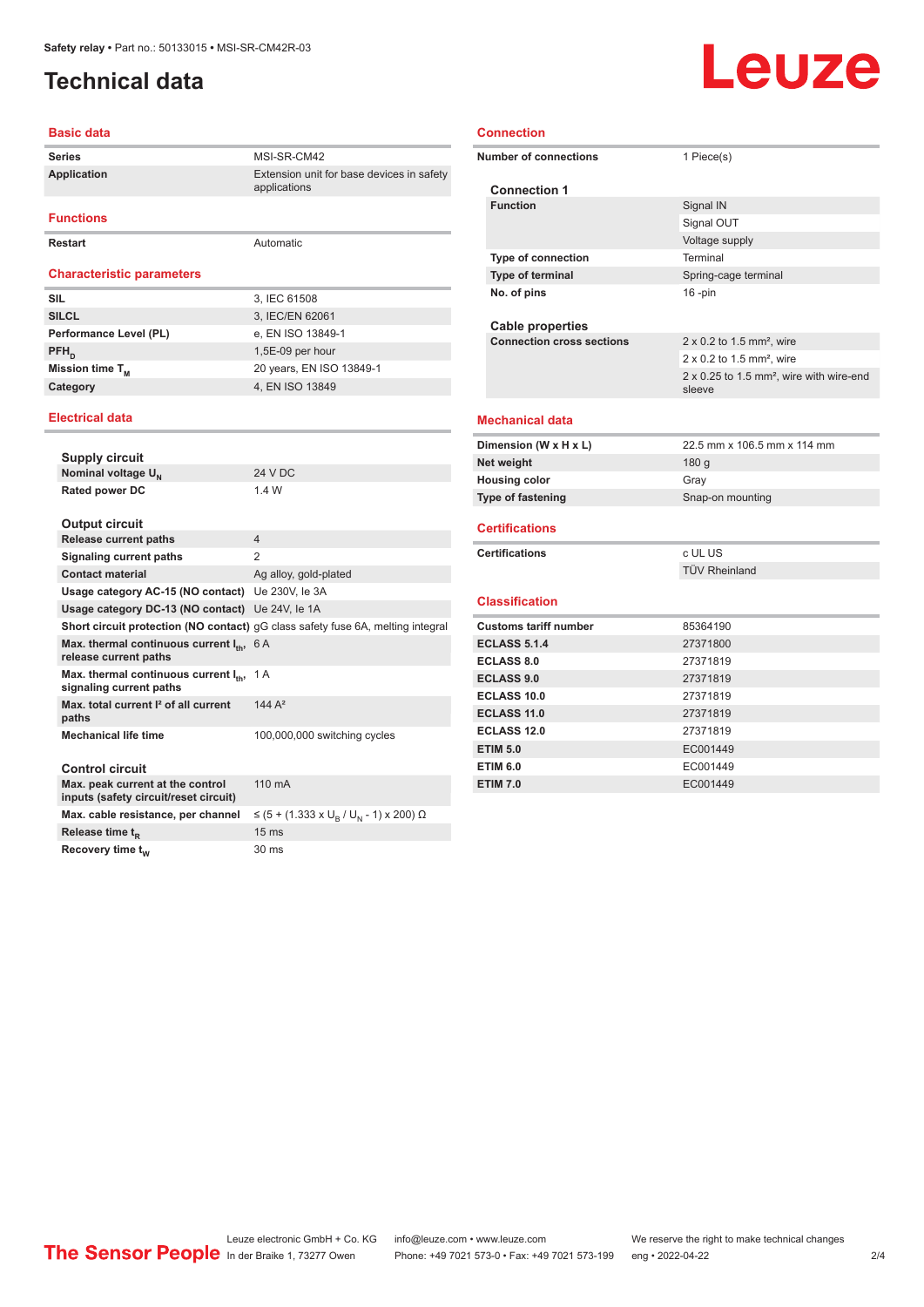### <span id="page-2-0"></span>**Dimensioned drawings**

All dimensions in millimeters







114



## **Electrical connection**

**Connection 1**

| <b>Function</b>    | Signal IN<br>Signal OUT |
|--------------------|-------------------------|
|                    | Voltage supply          |
| Type of connection | Terminal                |
| Type of terminal   | Spring-cage terminal    |
| No. of pins        | $16$ -pin               |
|                    |                         |

**Terminal Assignment**

| 13 | Release current path 1 (NO contact) |
|----|-------------------------------------|
| 14 | Release current path 1 (NO contact) |
| 23 | Release current path 2 (NO contact) |
| 24 | Release current path 2 (NO contact) |
| 33 | Release current path 3 (NO contact) |